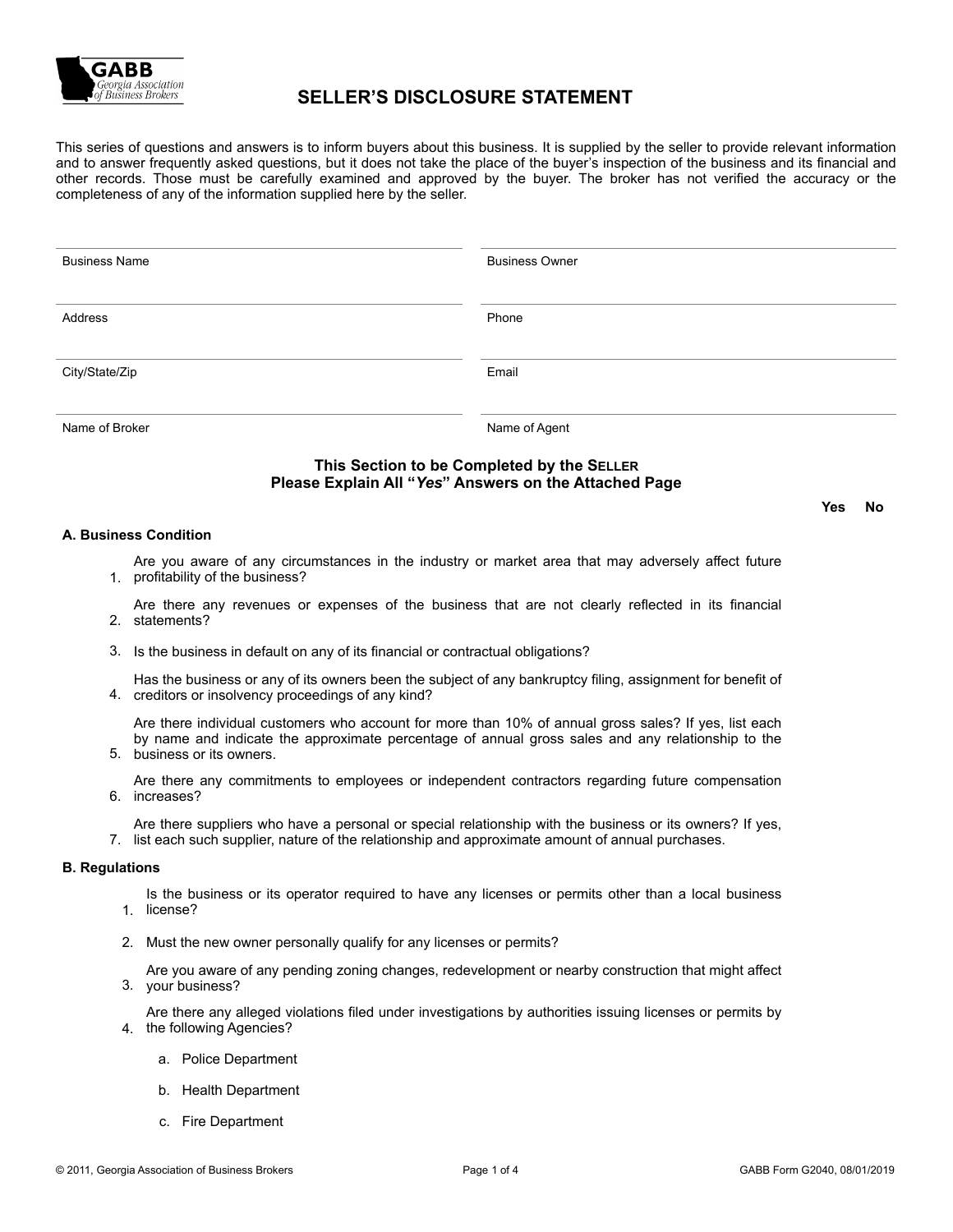

# *Georgia Association*<br>Of Business Brokers **SELLER'S DISCLOSURE STATEMENT**

- d. Building Inspector Control
- e. Zoning Commission
- f. Water Pollution Agency
- g. EPA
- h. OSHA
- i. EEOC
- j. EDD
- k. Alcohol Beverage
- l. Board of Equalization
- m. IRS
- n. Franchise Tax Board
- o. Immigration and Naturalization Service

#### **C. Legal Considerations**

Does the business have any of the following?

- 1. Union or other employment agreements
- 2. Any employee hired after November 6, 1986 without a completed INS Form 19 on file
- 3. Employee Stock Ownership Plan (ESOP)
- 4. Un-funded pension liabilities
- 5. Profit sharing plans
- 6. Back wages or claims for same
- 7. Unpaid medical or insurance claims
- 8. Lease agreements (other than premises)
- 9. Equipment maintenance agreements
- 10. Other outstanding contracts and agreements
- 11. Advertising contracts (including Yellow Pages)
- 12. Pending litigation
- 13. Unresolved insurance claims
- 14. Product liability exposure
- 15. Customer warranty obligations
- 16. Pending tax or Worker Compensation refunds
- 17. Anticipated supplier rebates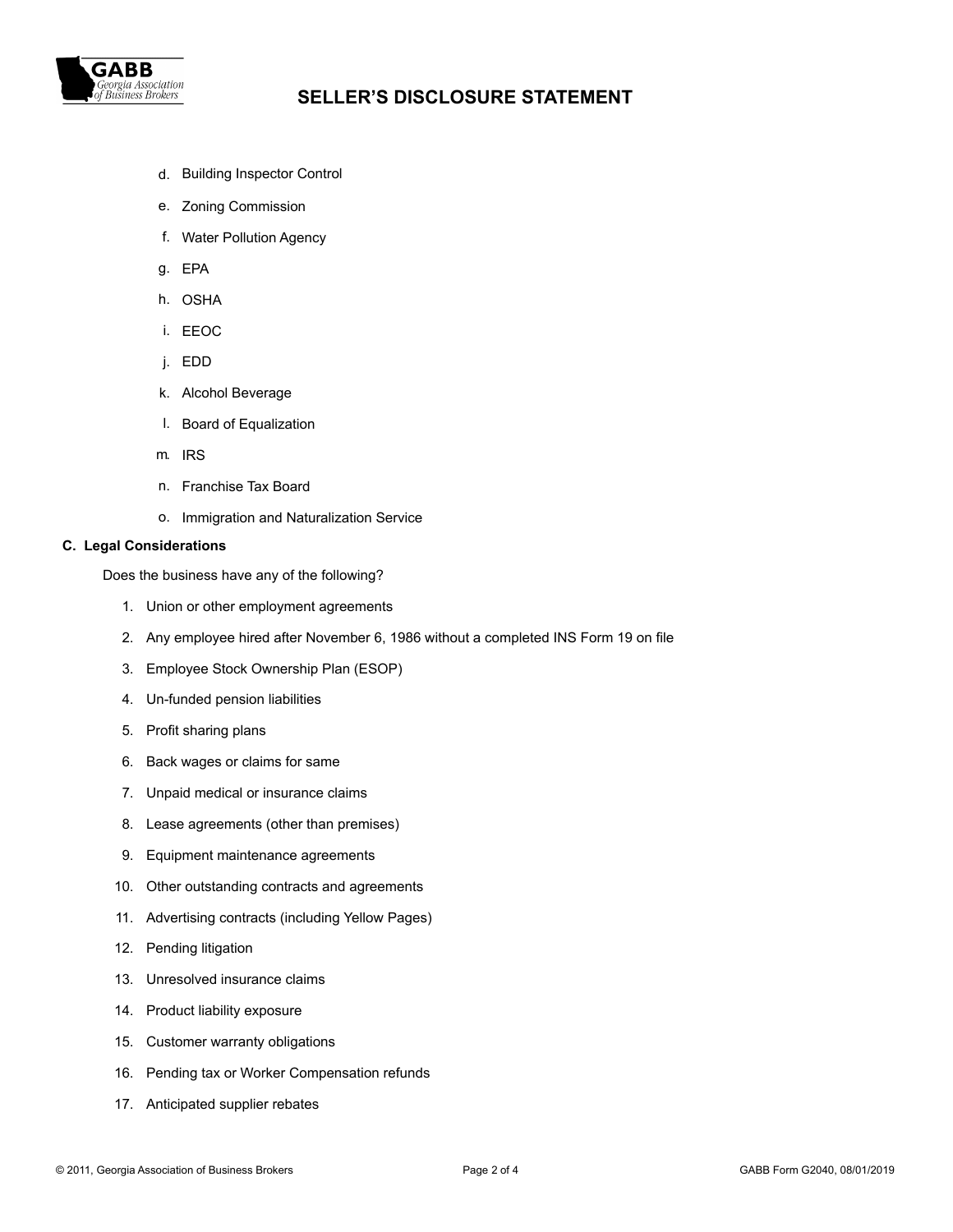

# *Georgia Association*<br>of Business Brokers **SELLER'S DISCLOSURE STATEMENT**

#### **IF YOU HAVE ANSWERED "YES" TO ANY OF THE ABOVE QUESTIONS, PLEASE GIVE A COMPLETE EXPLANATION ON THE ATTACHED PAGE**

#### **D. Other**

**SELLER(S)**

Are there any other facts or conditions not disclosed above that adversely affect the operation of the business, a buyer's decision to purchase it, or the price he might pay for it?

*If "Yes", Explain*

#### **Attached page contains information and is part of this Agreement**

| Name: |           | Date: |  |
|-------|-----------|-------|--|
| Name: |           | Date: |  |
| By:   |           |       |  |
|       | Signature | Title |  |

## **SELLER(S) CERTIFIES THAT THE ABOVE INFORMATION IS TRUE AND CORRECT AND ACKNOWLEDGES RECEIPT OF A COPY OF THIS DISCLOSURE STATEMENT.**

### **BUYER(S) ACKNOWLEDGES HAVING REVIEWED THE INFORMATION RELATING TO THE SELLER CONTAINED IN THIS DISCLOSURE STATEMENT AND HAVING RECEIVED A COPY.**

Buyer Date

Buyer Date